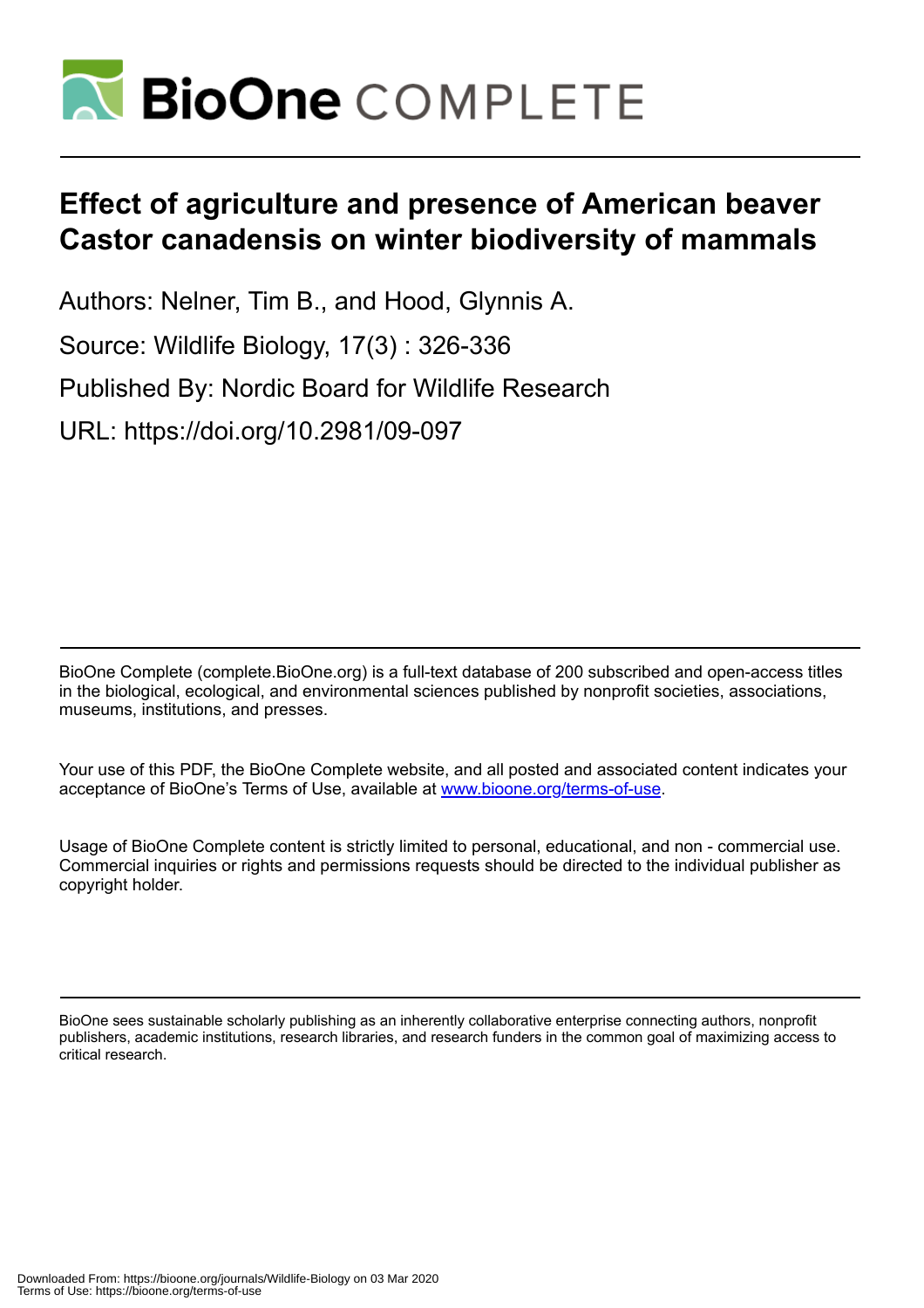## Effect of agriculture and presence of American beaver Castor canadensis on winter biodiversity of mammals

## Tim B. Nelner & Glynnis A. Hood

Several metrics of biodiversity are used to assess the variability and abundance of multiple species across various ecological levels. Previous research suggests that biodiversity in agricultural areas is diminished due to habitat fragmentation and alterations to natural vegetation. Contrary to the effects of agriculture, the American beaver Castor canadensis has been shown to have a significant contribution to increased biodiversity. Our study focuses on the biodiversity of mammals in wetland areas of the southern mixed-wood boreal forest natural region of east-central Alberta, Canada. We compared various measures of biodiversity levels of mammals in the winter months between wetlands on agricultural land and wetlands in Miquelon Lake Provincial Park (MLPP). Similarly, we compared wetlands with active and inactive beaver colonies to determine differences in winter biodiversity of mammals and the amount of water coverage within a pond. We collected data using winter tracking surveys and analyzed the data using geographic information systems (GIS) techniques. We found that winter biodiversity of mammals was higher at the sites within the protected area (MLPP) than at those on agricultural lands. However, our data also suggest that forested areas surrounding agricultural wetlands may play an important role in maintaining biodiversity within agricultural areas. The presence of beavers alone was not a significant factor in relation to winter biodiversity, but the presence of the species was important for maintaining water levels of agricultural wetlands, which in turn plays a role in resource heterogeneity.

Key words: agriculture, American beaver, biodiversity, Castor canadensis, mixed-wood boreal forest, winter tracking

Tim B. Nelner & Glynnis A. Hood, Department of Science, Augustana Faculty, University of Alberta, 4901-49 Avenue, Camrose, Alberta, Canada T4V 2R3 - e-mail addresses: tim.nelner@ualberta.ca (Tim B. Nelner); glynnis.hood@ ualberta.ca (Glynnis A. Hood)

Corresponding author: Glynnis A. Hood

Received 1 November 2009, accepted 4 May 2011

Associate Editor: Anne Loison

Agriculture has been identified as the greatest factor contributing to loss of biodiversity worldwide (Mc-Laughlin & Mineau 1995). Impacts on biodiversity stems from the high degree of alteration of natural habitats within agricultural areas (Rosenblatt et al. 1999, Crooks 2002). These habitat changes can reduce the amount of habitat available for certain species and increase the distance between habitat patches (Mackenzie et al. 1998). In addition to habitat fragmentation, agricultural practices can increase nutrient and sediment levels in wetlands, which affect the ecological process therein (Detenbeck et al. 2002).

The complexity of the vegetation community

appears to be related to the abundance and diversity of small mammals (Maisonneuve & Rioux 2001, Moro & Gadal 2007). Vegetation provides ecological functions such as provision of food resources and protection from predation for these mammals (Moser & Witmer 2000, Moro & Gadal 2007). However, grazing by cattle has the potential to remove or alter this vegetative cover, thereby leading to lower biodiversity of small mammals (Moser & Witmer 2000). Also, increased nutrient and sediment run-off as a result of tillage can reduce the complexity of the vegetation community in adjacent agricultural areas (Houlahan et al. 2006). Lower plant diversity has been linked, in turn, to a decrease in diversity of small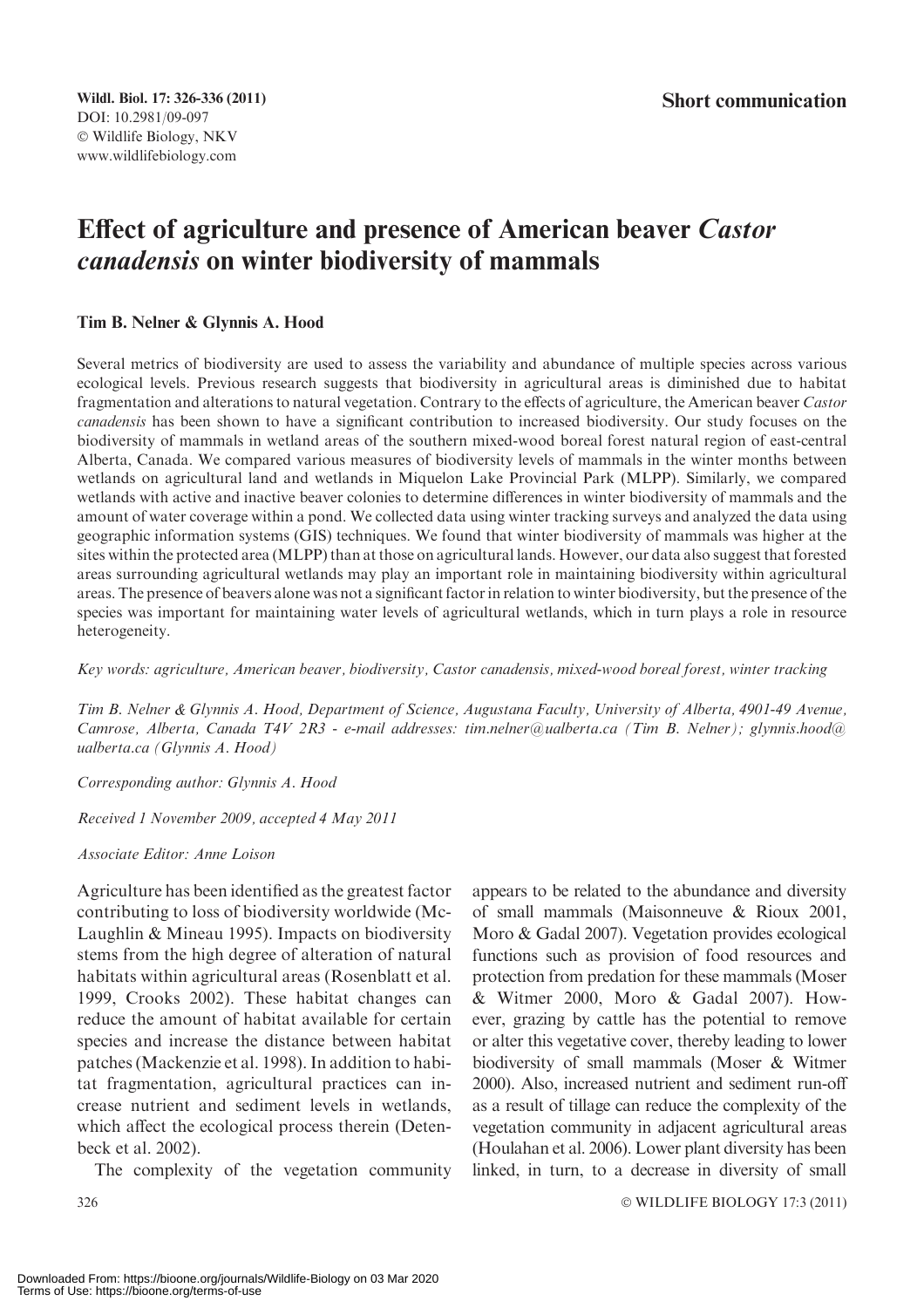mammals (Maisonneuve & Rioux 2001, Moro & Gadal 2007).

Large mammals (i.e.  $> 5$  kg) occupy larger home ranges than small mammals (i.e.  $< 0.3$  kg), which makes them less reliant on local habitat and more dependent on the condition of the overall landscape (Gehring & Swihart 2003). Therefore, the primary impact that agriculture has on these mammals is fragmentation of habitat (Mackenzie et al. 1998). Research on biodiversity in wetlands has often focused on invertebrate, bird, fish and vegetation communities (Mensing et al. 1998, Pollack et al. 1998). However, we had difficulty finding any empirical studies that examined the biodiversity of large mammals in wetlands, especially during the winter months. This lack of research surprised us because, while individual wetlands may not provide sufficient habitat for large mammals, they may help to serve as 'stepping stones' for wildlife movement (Hickey & Doran 2004), similar to those discussed in other studies relative to landscape connectivity in fragmented landscapes (e.g. Noss 1990). These 'stepping stones' are even more accessible during the winter months when ponds are frozen and facilitate travel.

American beaver Castor canadensis are abundant throughout boreal regions of North America (Wright et al. 2002), which includes our study area. Beaver significantly influence the ecology of a region by building and maintaining wetlands, which alters the water chemistry, availability and the structure of riparian vegetation (Naiman et al. 1994, Hood & Bayley 2008). The alterations are so significant that up to 25% of riparian vegetation may be linked to the presence of beaver (Wright et al. 2002). Furthermore, as beaver move through a landscape, they create a variety of habitat patches of varying sizes, ages and successional states (Naiman et al. 1994). This variety of habitat types across a region increases the biodiversity at the landscape level (Naiman et al. 1994).

Some studies suggest that agriculture reduces the biodiversity of a region (Maisonneuve & Rioux 2001, Gehring & Swihart 2003, Moro & Gadal 2007). To measure the biodiversity of wetlands in agricultural areas, most studies assess biodiversity of plants (Davis et al. 2007), macro-invertebrates (Thiere et al. 2009) or birds (Whited et al. 2000). Mensing et al. (1998) found that as cultivation of agricultural crops increased, shrub-carr vegetation communities and bird and fish abundance decreased. However, very few studies focus on the

© WILDLIFE BIOLOGY 17:3 (2011) 327

presence of various taxa of large mammals within wetlands. We consider our project unique, because we attempted to assess the biodiversity of both large and small mammals in adjacent agricultural and protected landscapes.

The objective of our study was to determine which effects, if any, agriculture and the presence of beaver have on winter biodiversity of mammals in wetland areas. We hypothesized that: 1) winter biodiversity of mammals will be higher in the protected areas (MLPP) than in the agricultural lands, and 2) the same wetlands in which beaver are present, will have higher levels of winter biodiversity of mammals than wetlands without beavers.

## Material and methods

#### Study area

Our research was conducted in Miquelon Lake Provincial Park (MLPP) and the surrounding area (Fig. 1). The study area is located at the southern end of the Cooking Lake Moraine and is part of the mixedwood boreal forest region of east-central Alberta, Canada (Achuff 1994). This region is dominated by aspen Populus spp. forest and has an abundance of wetlands due to the knob and kettle terrain (Hood & Bayley 2008). Much of the area surrounding the park has been converted into agriculture, but forest cover is still present in some areas.

#### Study design

To examine the effects of agriculture and the presence of beaver on biodiversity, we used a stratified random sampling design to select three wetlands from each of the following four wetland categories: 1) agricultural with beaver present, 2) agricultural with no beavers present, 3) protected area with beaver present and 4) protected area with no beavers present.

## Data collection

#### Beaver presence, land use and site selection

During a previous study in January 2008 (Bromley & Hood, unpubl. data), all beaver lodges in MLPP were mapped and categorized relative to the presence of active beaver colonies. Lodges were classified as 'active' if a winter food cache was present, and 'inactive' if there was no food cache or other sign of activity (e.g. frost in the vent hole of the lodge or fresh cuttings). These activity data were confirmed during the course of our research.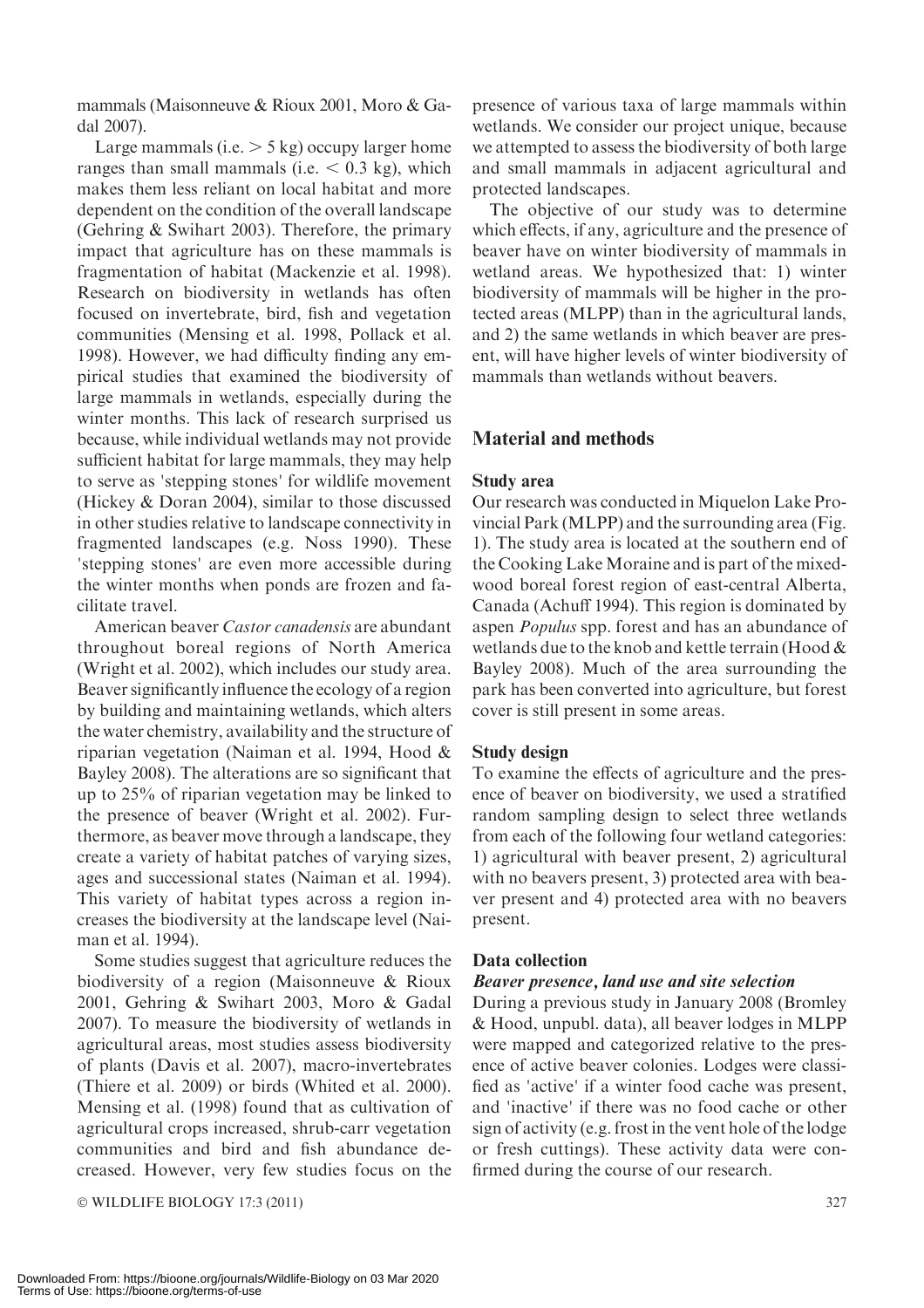Figure 1. Study sites in protected (within Miquelon Lake Provincial Park) and agricultural landscapes in the southern mixedwood boreal forest in east-central Alberta, Canada.



We selected the potential wetlands for our study from a 2007 orthophoto (resolution  $\leq 1$  m on the ground) and previously gathered data documenting beaver presence in wetlands in the MLPP (Bromley & Hood, unpubl. data). We limited potential study sites to a similar size of 4-10 ha. This process yielded an abundance of potential sites from which we identified a random set of study sites (see Fig. 1). The availability of study sites outside the MLPP was dependant on access from land owners, which limited the set of potential agricultural sites. We surveyed beaver lodges on private lands in January 2009 for activity (with the owner's permission), following the protocol of Hood et al. (2007) and Bromley & Hood (unpubl. data).

Agricultural sites ( $N = 6$ ) tended to be concentrated to the southwest of the park, a result of final permissions for access to private lands. The park sites  $(N = 6)$  were also somewhat concentrated, but this trend was the result of a random selection. We acknowledge that 12 sites is a relatively small sample size. However, given that logistical considerations (e.g. access and seasonal trends) resulted in a short field season (i.e. four months) and adverse weather conditions limited the opportunity for field work, gathering data of this sample size was what was achievable to us.

#### Type of land use and track counts

At each site we used a modified line-transect method to conduct winter tracking surveys. We conducted

surveys two days after a snowfall. At each pond, we surveyed four transects (at each of the four cardinal directions). These transects were 4-meters wide and extended 100 meters from the estimated center of each pond. The location of each mammal track encountered on the transect was recorded using a Garmin 60X global positioning system (GPS) unit, and the information was later entered into a GIS database. Other recorded variables included distance along the transect at which the track was found, habitat type (pond, riparian or upland), apparent habitat use of the animal and species of wildlife. We were unable to differentiate deer *Odocoileus* spp. tracks to species; therefore, we identified these tracks as 'deer'. Due to sexual dimorphism, we were also unable to differentiate the weasel Mustela spp. tracks to species, so these tracks were identified as 'weasel'. Occasionally snow conditions and age of the track also limited our ability to identify the track to species.

For data analysis, we categorized tracks into three groups: 1) total tracks identified for each species (identified tracks), 2) number of species and 3) total number of tracks (species identified and unidentified). We analyzed the tracks identified to species and the number of species observed to assess richness and abundance of particular species and the total number of tracks to assess gross habitat use by mammals.

Due to the time constraints and an unusually dry January that limited snowfall events, we were only able to visit each site once in that month. Conse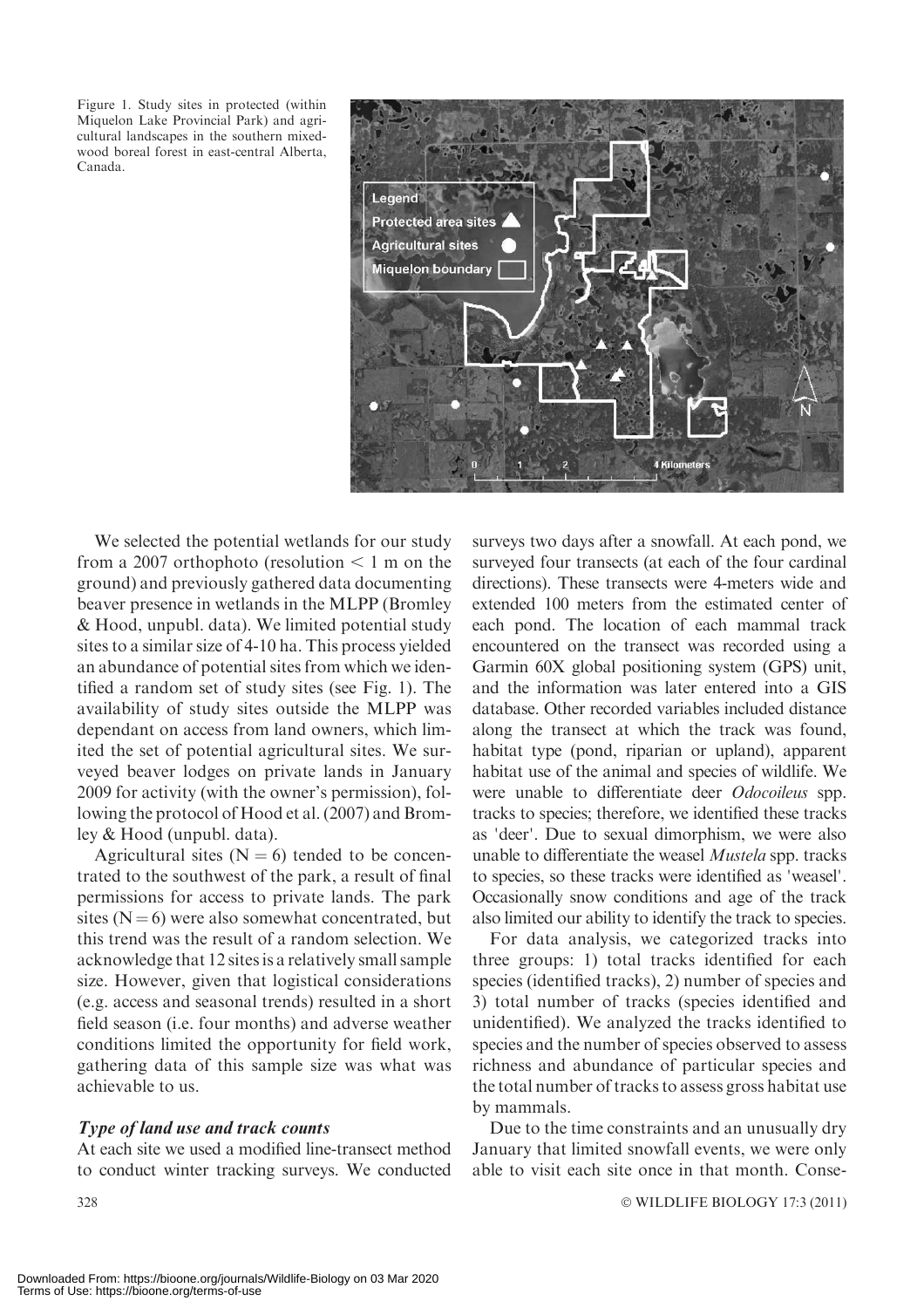quently, the data that we collected only represent relative biodiversity on a particular day. However, we surveyed eight sites on the same day and the remaining four sites were surveyed within the next 11 days. This survey approach ensured that observations occurred during similar weather conditions and time of year, which mitigated the potential error from a small sample size.

## Beaver status and track counts

Because we used the presence or absence of beaver as an explanatory variable in our experimental design, beavers were not included as a species in the assessment of species richness and abundance. We categorized track data relative to pond type (i.e. active or inactive and protected or agricultural).

Wetland characteristics, land use and beaver status All wetlands were open water ponds, often with a marsh edge. Although active beaver colonies were not present at all sites, given the presence of old beaver cuttings and the natural history of the area, we assumed that all ponds had some level of beaver activity in the past. Wetlands were classified in the field according to visible ice cover, which we then used to estimate the area of open water prior to freeze-up. This classification system is based on a four class scale (class 1, 2, 3 and 4). A Class 1 pond is one that is completely full of water to the vegetated edge, whereas a Class 4 pond is completely dry (although as a true wetland, it could refill with an increase in precipitation). A Class 2 pond has some water in the pond body, but has exposed soil on the shore due to some loss of water. A Class 3 pond has

water only in the channels (generally only ponds with a current or recent  $(< 5$  years) beaver activity had numerous channels along the pond bottom; see Hood & Bayley 2008).

We also recorded the distance along the transects where habitat changed from pond to riparian to upland. We defined these habitats by vegetation type (i.e. 'pond'  $=$  ice-covered pond surface,  $'$ riparian' = emergent and wetland facultative species and 'upland'  $=$  non-wetland facultative shrub and trees). Along with separating habitat types, we used these data to determine the width (and approximate area) of each 'wetland zone'. If the transect ran immediately into agricultural croplands or pasture, we defined the values for the three zones to be zero.

We determined pond size (Table 1) and riparian area using a geographic information system (Arc-Map 9.2; ESRI 2009). We digitized the study sites in the GIS, and we conducted a field calculation to determine the pond area. We calculated the riparian areas in the same way. We calculated these pond attributes using a 2007 orthophoto taken prior to the late summer drought conditions of 2008.

Finally, we determined how these pond-specific metrics (e.g. riparian width and pond type) related to the presence or absence of beavers. For these analyses, beaver status and land use were independent variables, and pond size, pond type and riparian width were dependent variables.

#### Data analysis

After testing the data for normality using a Shapiro-Wilk's W test and homogeneity of variance (Le-

Table 1. Site information relative to land type, size, transect type, pond-class  $(1 = \text{water to edges}, 2 = \text{exposed shorelines}, 3 = \text{water only in})$ channels and  $4 = \text{dry}$ ) and the presence (+) or absence (+) of beavers.

| Pond ID        | Land type    | Number of          |                        |              |            |                 |
|----------------|--------------|--------------------|------------------------|--------------|------------|-----------------|
|                |              | Forested transects | Agricultural transects | Size $(m^2)$ | Pond class | Beaver presence |
|                | Agricultural |                    |                        | 8487         |            |                 |
| $\overline{2}$ | Agricultural |                    |                        | 2367         |            | $\div$          |
| 7              | Agricultural |                    |                        | 1426         |            | ÷               |
| 18             | Agricultural |                    |                        | 10625        |            | $^{+}$          |
| 20             | Agricultural |                    |                        | 2880         |            |                 |
| 22             | Agricultural |                    | 3                      | 5740         |            | ÷               |
| 23             | Forest       |                    | 0                      | 6485         |            |                 |
| 32             | Forest       |                    |                        | 13022        |            |                 |
| 37             | Forest       |                    |                        | 7415         |            | ÷               |
| 42             | Forest       |                    |                        | 1387         |            | $\div$          |
| 43             | Forest       |                    |                        | 2577         |            |                 |
| 65             | Forest       |                    |                        | 11311        | 3          | ÷               |

© WILDLIFE BIOLOGY 17:3 (2011) 329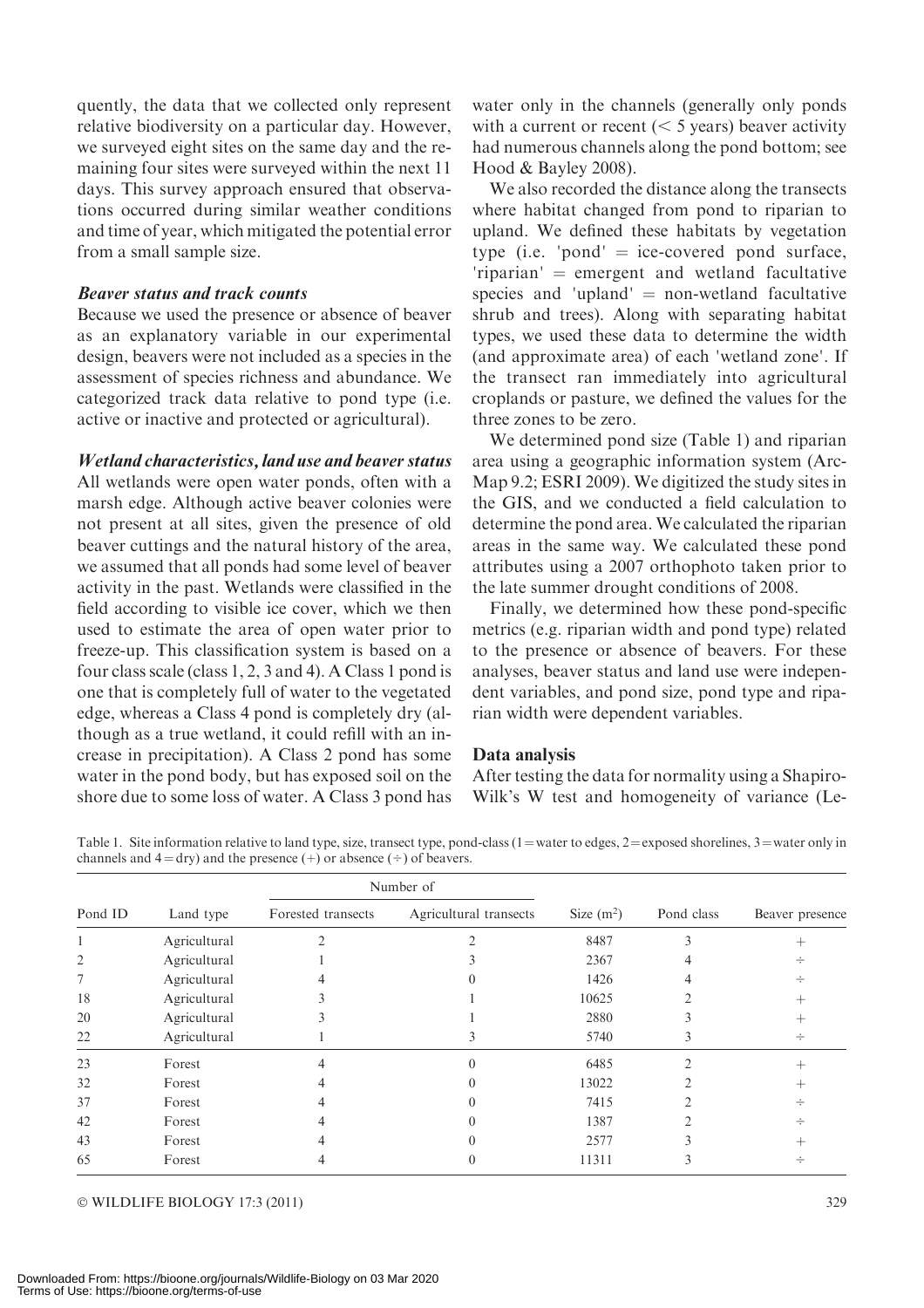vene's test), we used a nested analyses of variance (ANOVA) to assess differences in biodiversity while controlling for any within-pond site variability. We found no significant differences between ponds in a specific landscape type ('pond' was nested within 'landscape type') for any of the measured variables. Therefore, we felt comfortable using a number of one-way ANOVA tests to further analyze our data . The measures of biodiversity analyzed were 1) number of identified tracks (tracks that could be attributed to a species), 2) total number of tracks (includes tracks that could not be attributed to a species), 3) number of species and 4) Simpson's Index of Diversity (D). These four biodiversity measures allowed us to examine any combination of the measures to show either strict relative abundance of mammals or relative abundance and diversity. To accommodate for differences in vegetation cover relative to transect location (particularly at agricultural sites with some forested transects), we analyzed transect specific data as opposed to grouping the total data collected from a particular pond. As

such, for agricultural sites we further categorized the data as 1) 'agricultural-agricultural' (i.e. an agricultural transect at an agricultural site) and 2) 'forested-agricultural' (i.e. a forested transect at an agricultural site). All transects within MLPP were forested due to the protected status of the landscape, so they were all 'forested-protected' (see Table 1). All values were considered significant at  $\alpha$  = 0.05.

When the data did not meet normality or homogeneity of variance assumptions (e.g. speciesspecific habitat preferences), we used the Kruskal-Wallis ANOVA. We analyzed all data using STATISTICA version 8 (StatSoft Inc. 2008) and SIGMAPLOT version 11 (Systat Software Inc. 2009).

### **Results**

#### Type of land use and track counts

The total number of tracks identified to species per transect was 1.9 times higher in ponds in the



Figure 2. Number of tracks identified to species per transect (A), number of species per transect (B), number of identified and unidentified tracks per transect (C) and biodiversity, as measured by the Simpson's Diversity Index (D) per transect at agricultural and protected sites. Values given are means  $\pm$  standard error.

WILDLIFE BIOLOGY 17:3 (2011)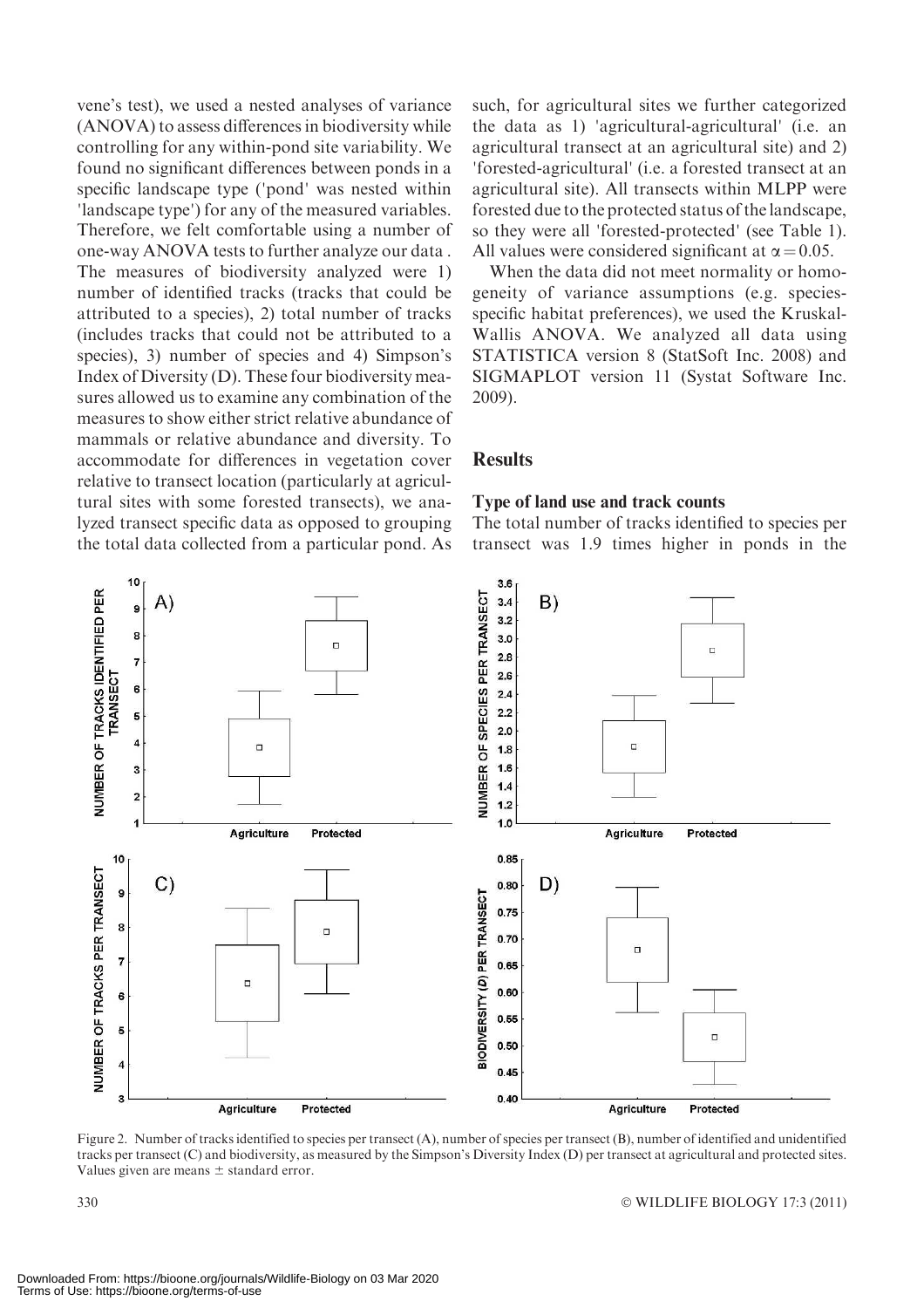protected area ( $\bar{x} = 7.6$  tracks/transect) than in ponds in agricultural lands ( $\bar{x}$  = 3.8 tracks/transect,  $F_{1,46} = 7.143$ , P = 0.01; Fig. 2A). In addition to the number of identified tracks, the number of species per transect was higher at ponds in protected areas  $(\bar{x} = 2.8$  species/transect) than at agricultural sites  $({\bar{x}} = 1.8$  species/transect,  $F_{1,46} = 6.739, P = 0.013$ ; see Fig. 2B). The total number of tracks per transect showed a trend of more tracks in protected area ponds ( $\bar{x}$  = 7.9 tracks/transect) than in agricultural ponds ( $\bar{x}$  = 6.4 tracks/transect, F<sub>1,46</sub> = 1.08, P = 0.3; see Fig. 2C), but this trend was not statistically significant. Biodiversity (as calculated using the Simpson's Index) was lower in agricultural ponds  $(D = 0.68$ /transect) than in protected area ponds  $(D=0.52$ /transect,  $F_{1,46} = 4.272$ , P = 0.044; see Fig. 2D). Note that a higher value for D indicates lower biodiversity. We identified 10 species or species groups (e.g. deer) along the transects. They included: moose Alces alces, deer, coyote Canis latrans, weasel, pine marten Martes americana, snowshoe hare Lepus americanus, red squirrel Tamiasciurus hudsonicus, red-back vole Myodes gapperi, shrew Sorex spp. and 'subnivian'(as determined by vent or access holes in snow).

We found that for transect-specific data, forested transects (in both agricultural and protected areas) had 2.8 times the number of identified tracks ( $\bar{x}$  = 6.6 tracks/transect) than agricultural-agricultural transects ( $\bar{x}$  = 2.3 tracks/transect, F<sub>1,46</sub> = 6.02, P = 0.018; Fig. 3A). The number of species was also higher for forested transects, regardless of land type ( $\bar{x} = 2.5$ ) species/transect), than on agricultural-agricultural transects ( $\bar{x}$  = 1.4 species/transect, F<sub>1,46</sub> = 5.78, P = 0.02; see Fig. 3B). The total number of tracks was 2.2 times higher on forest transects ( $\bar{x}$  = 8.3 tracks/ transect) than on agricultural transects ( $\bar{x} = 3.7$ tracks/transect; see Fig. 3C), but this trend was not statistically significant (F<sub>1,46</sub> = 6.624, P = 0.13). Biodiversity (D) did not vary between transect types  $(\bar{x}_{forest} = 0.4, \bar{x}_{agricultural} = 0.305, F_{1,46} = 1.552, P =$ 0.22).

Note that we conducted this analysis using both ponds in the protected area and ponds in agricultural lands. When we limited our analysis to forested-agricultural and agricultural-agricultural transects only, the number of tracks identified to species was 2.1 times higher for forested transects than agricultural transects, but this difference was not statistically significant ( $\bar{x}_{\text{forested-all}} = 4.9$  tracks/ transect,  $\bar{x}_{\text{agricultural-agricultural}} = 2.3$  tracks/transect,  $F_{1,22}$ =1.48, P=0.24). However, the overall number

© WILDLIFE BIOLOGY 17:3 (2011) 331



**AGRICULTURAL AGRICULTURAL** 

Figure 3. Number of tracks identified to species on forested and agricultural transects regardless of land type (A); number of species on forested and agricultural transects, regardless of land type (B); and number of tracks on transects leading directly onto croplands or grazing lands (agricultural-agricultural) and number of tracks on transects leading onto forested dominated transects on agricultural lands (forested-agricultural; C). Values given are means  $\pm$  standard error.

of tracks (including tracks unidentified to species) on 'forested-agricultural' transects was significantly higher.

There were 2.2 times as many of these tracks on the forest transects than on the agricultural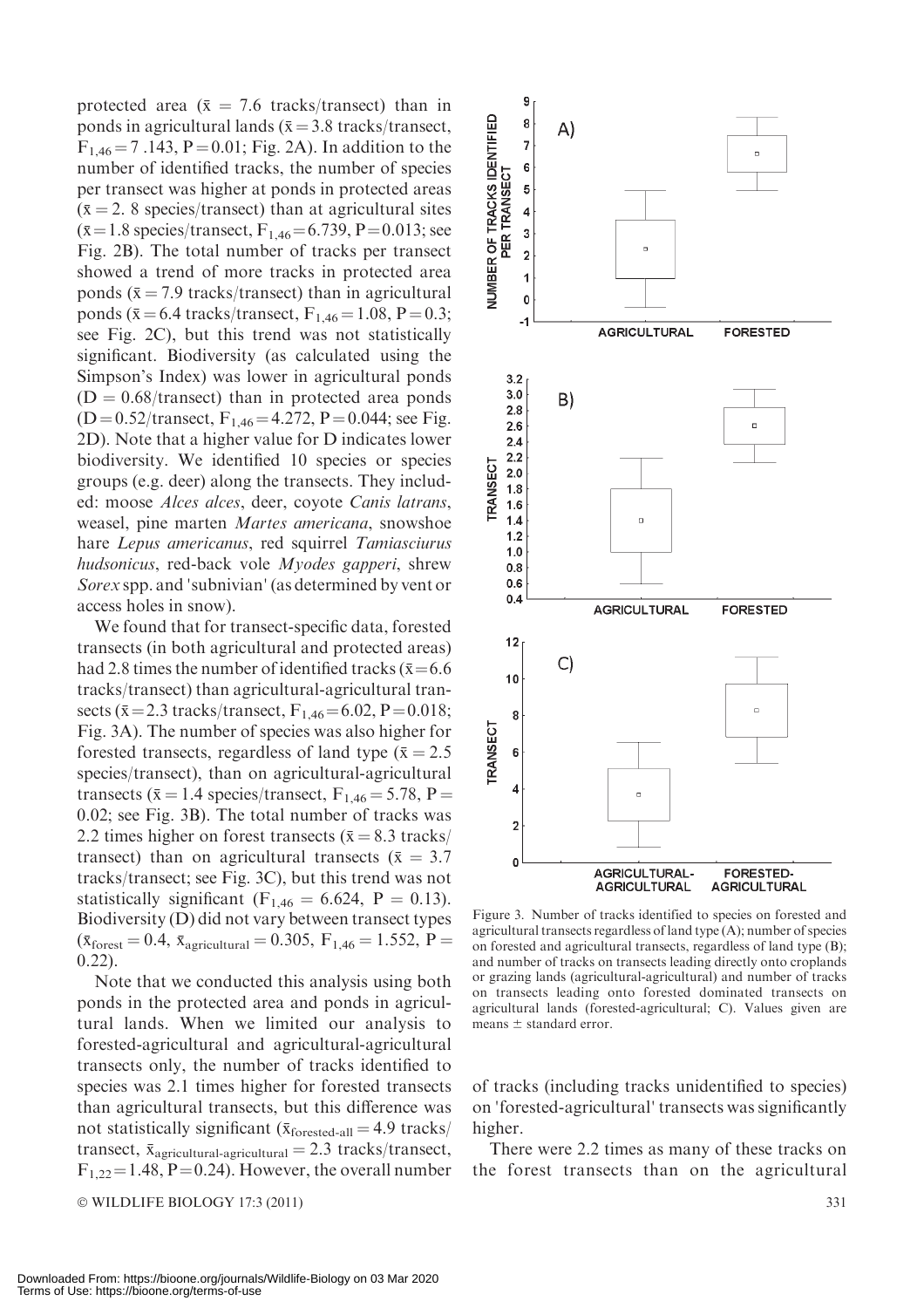transects ( $\bar{x}_{\text{forested-agricultural}} = 8.3$  tracks/transect,  $\bar{x}_{\text{agricultural-agricultural}} = 3.7 \text{ tracks/transect}, F_{1,22} =$ 4.845, P =  $0.039$ ; see Fig. 3C).

#### Beaver status and track counts

Within ponds in protected areas, there was no significant trend for winter biodiversity between ponds with active and inactive beaver colonies. This trend (or lack thereof) was consistent for all measures of wildlife presence and biodiversity in our study.

Within agricultural ponds there were 2.5 times as many identified tracks in ponds with active beaver colonies ( $\bar{x} = 5.5$  tracks/transect) than in ponds without active colonies ( $\bar{x} = 2.1667$  tracks/transect,  $F_{1,22}$ =2.561, P=0.12). While this was a very strong trend, it was not statistically significant.

#### Wetland characteristics, land use and beaver status

We found that ponds in the protected area had a higher pond class ( $\bar{x}$  = 2.3 pond class) than ponds in agricultural areas ( $\bar{x}$ =3.2 pond class, F<sub>1,10</sub> = 5.0000,  $P = 0.049$ . As previously indicated, lower values for pond classes (e.g. classes 1 and 2) indicate ponds with more water than ponds with higher values (e.g. classes 3 and 4). There was no difference in pond size between protected areas ( $\bar{x} = 7.032.8$  m<sup>2</sup>) and agricultural areas ( $\bar{x} = 5,254.2 \text{ m}^2$ ,  $F_{1,22} = 0.544$ ,  $P = 0.48$ ). Similarly, the area of riparian vegetation surrounding the pond sites tended to be larger in protected area ponds ( $\bar{x} = 13,721.5$  m<sup>2</sup>) than in

agricultural ponds ( $\bar{x}$  = 9,380.333 m<sup>2</sup>), but this trend was also not significant  $(F_{1,10} = 1.444, P = 0.26)$ .

Habitat type (pond, riparian and upland) was a strong determinant of species presence (Fig. 4). The species most associated with upland habitat type were deer ( $\chi^2$  = 17.841, df = 2, P < 0.0001), weasel  $(\chi^2 = 10.369, df = 2, P = 0.0056)$  and snowshoe hare  $(\chi^2 = 28.58, df = 2, P = 0.0001)$ . Subnivian species showed a significant preference for sedge or Typha *latifolia* dominated riparian habitats ( $\chi^2 = 15.631$ , df = 2, P =  $0.0004$ ).

When we grouped agricultural and protected area sites, differences in pond class for ponds with beaver  $({\bar x}=2.5$  pond class) compared to those without ( ${\bar x}=$ 3.0 pond class) were not significant  $(F<sub>1,10</sub> = 1.364,$  $P = 0.27$ . However, when we only examined agriculture sites, the presence of beaver was a significant factor relative to pond class. Agricultural ponds with active beaver colonies had a higher pond class  $(\bar{x} = 2.7 \text{ pond class})$  than those without active beaver colonies ( $\bar{x}$  = 3.7, F<sub>1,22</sub> = 24.75, P < 0.001). We did not find a similar trend relative to beaver status within protected sites. Average pond class was equal between ponds with beaver and those without ( $\bar{x}$  = 2.3,  $F_{1,22} = 0.000$ ,  $P = 1.0$ ).

In many cases, we found that land use and the pres-

## **Discussion**

A)

ence of beaver were good determinants of winter B) **JUMBER OF WEASELS**  $10<sup>1</sup>$ 



Figure 4. Use of pond (ice and snow on pond surface), riparian (wetland obligate and facultative vegetation species) and upland habitats (non-facultative vegetation species) habitats by deer (A), weasels (B), snowshoe hare (C) and subnivian species (D). Subnivian species were identified by entrance and exit holes in the snow.

WILDLIFE BIOLOGY 17:3 (2011)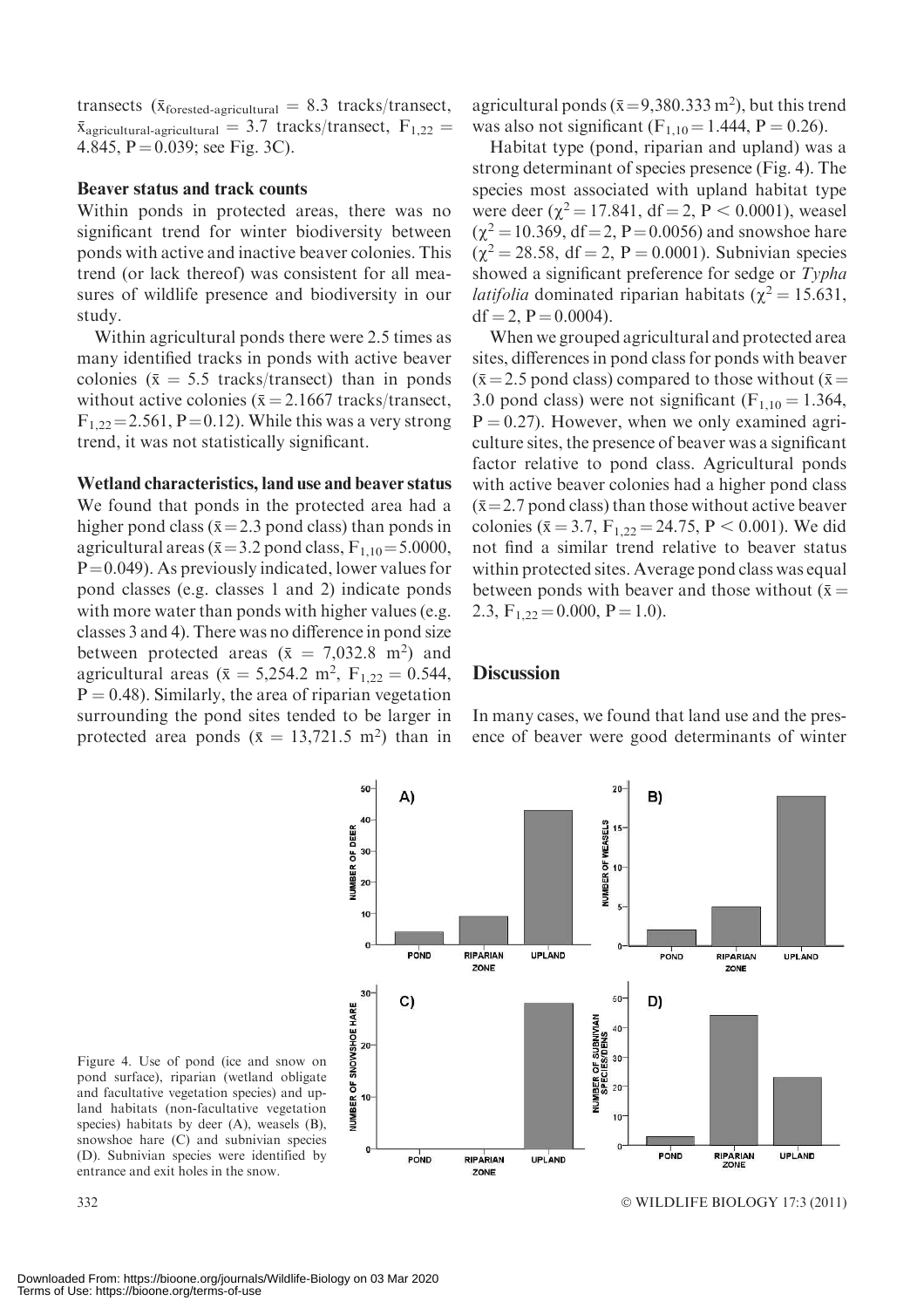wildlife use of wetlands. Protected areas provide important habitats for many species; however, we were also determined that not all agricultural areas are void of high levels of biodiversity. Despite these findings, our small sample size  $(N=12)$  suggests that only the most robust effects might be detected. A larger sample size for similar studies would aid in a more in-depth analysis of the relationship between land use and biodiversity.

## Type of land use and track counts

Our research determined that the total number of mammal species was almost twice as high in wetland and adjacent upland habitats in protected areas than in areas dominated by agriculture. In turn, biodiversity values (as determined by D) and the number of species of mammals were also higher in protected area wetlands than in agricultural sites. These results are consistent with other studies (McLaughlin & Mineau 1995, Moser & Witmer 2000) that also noted reduced biodiversity in agricultural areas.

Many studies discuss the importance of forests for connectivity (Noss 1990, Rosenblatt et al. 1999) as wildlife corridors and useful habitat. We found that all measures of track abundance (i.e. number of tracks identified to species/transect, number of species/transect and total number of tracks/transect) were between 2 and 3 times higher on forested transects regardless of land type (agricultural or protected). In addition, an important finding in our research was that not all agricultural transects offered equivalent habitat quality, despite being within a similar matrix of large tracts of agricultural land. We found a two-fold increase in the total number of tracks on forested transects on agricultural lands compared to non-forested agricultural transects. Adjacent upland habitats were also important for many species using the agricultural transects.

Within our study area, all wetlands surveyed had at least one transect leading into forest cover and only 10 of 24 transects (42%) on agricultural wetlands crossed directly from wetland into crop or pasture areas. Some wetlands had only a small buffer strip of emergent vegetation or forested habitat (Fig. 5A), whereas others had extensive forested areas beyond this buffer zone (see Fig. 5B). Therefore, all agricultural wetlands cannot be considered as identical, as is sometimes the case with current land management. Our findings suggest that retention of some forested areas adjacent to agri-

 $\circ$  WILDLIFE BIOLOGY 17:3 (2011) 333

cultural wetlands provides important habitat for mammals during winter months. It is possible that these forest transects in agricultural ponds are creating a refuge effect, where animals choose these areas and avoid areas with a more distinct agricultural interface.

#### Beaver status and track counts

Previous studies suggest that beavers play a significant role in creating and maintaining biodiversity (Naiman et al. 1994, Wright et al. 2002, Hood & Bayley 2008). Our study suggests that within protected areas, beavers have little or no role in the maintenance of biodiversity and wildlife use during the winter months. It is the wetlands and adjacent habitats, regardless of beaver presence, that appear to be used as travel corridors (Hickey & Doran 2004) and winter refuges. In addition, the adjacent forage resources (Hood & Bayley 2009) and thermal cover are critical for over-winter survival of wildlife that remain active during the winter months.

Within agricultural lands, active beaver sites had a greater number of identified tracks, but this was not statistically significant and other measures of biodiversity did not show similar trends. The discrepancy between our results and those of previous research may be a result of our study being conducted during the winter when many species of wildlife are not active, and our sample sizes being smaller.

Wetland characteristics, land use and beaver status Ponds had larger areas within the protected landscape than within the agricultural landscape, although this trend could be a result of potential bias due to restricted access to ponds outside the park, or an effect of agricultural land use. In addition to increased pond areas, riparian and upland vegetation was more extensive at ponds within the protected area. Increased vegetation results in increased habitat for wildlife. These habitats are promoted through direct protection of natural landscapes and are likely important for maintaining landscape connectivity (Noss 1990).

Within the agricultural habitats deer, weasel and snowshoe hare showed a strong preference for upland habitat. The abundance of these species in these habitats suggests that key ecological functions are being provided at multiple scales. Whited et al. (2000) determined that landscape connectivity and road density were important predictors for bird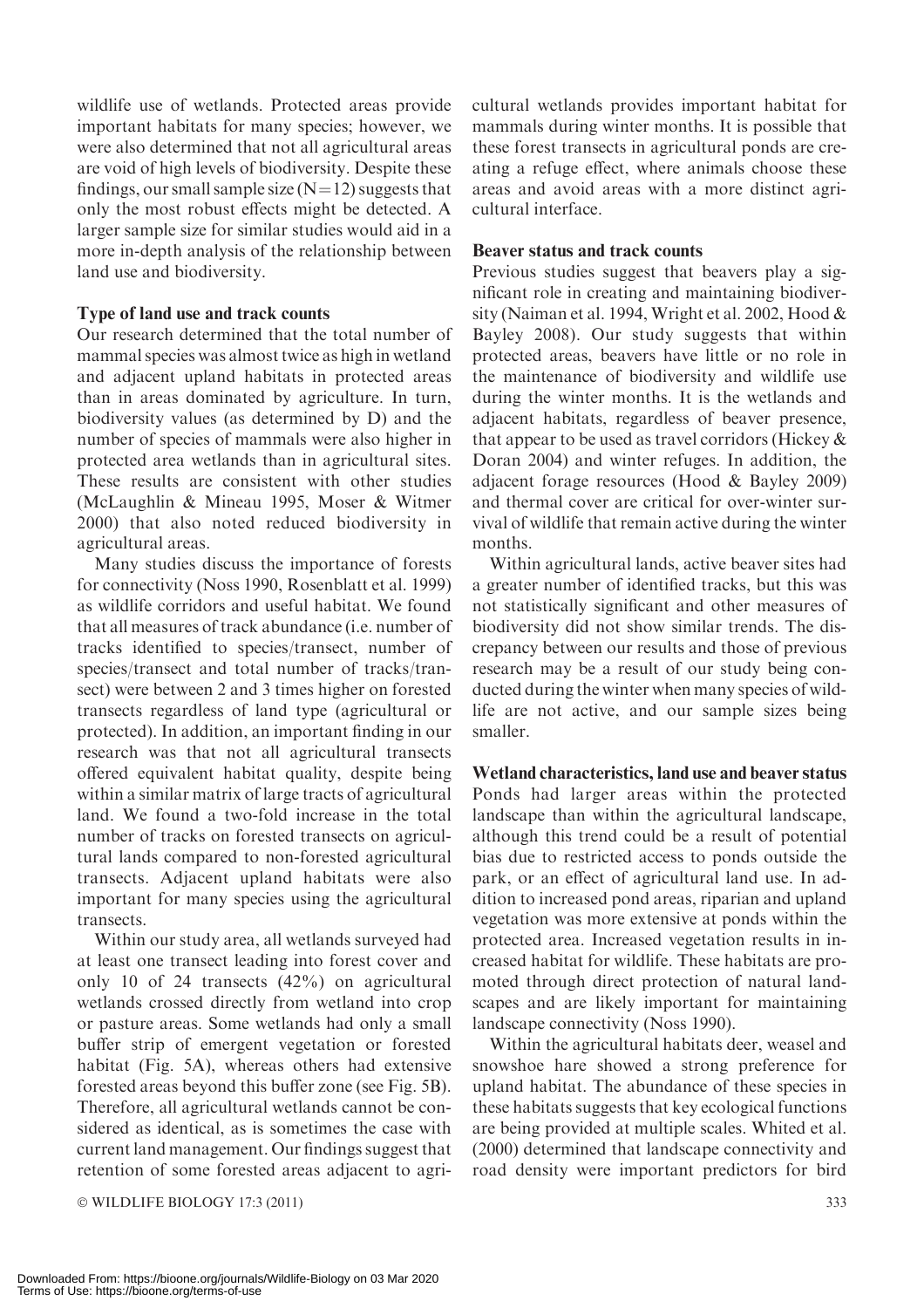

Figure 5. Agricultural study site surrounded by a considerable forest cover (A) and an agricultural study site with a small buffer of forest area (B).

community composition, with connectivity being more pronounced at larger scales, and road effects at smaller scales. As with birds, mammals have varied habitat requirements that function at many spatial and temporal scales. Connectivity between important habitats (e.g. upland habitats in the case of deer, weasel and hare) often provides safer access for dispersal and seasonal migration (Noss 1990).

The significant trend in lower over-winter water levels in agricultural ponds is one that requires further study. We found that protected areas had more ponds within the Class 1 (full to the edge with water) and Class 2 (full with muddy shorelines that indicate drawdown) categories than ponds on adjacent agricultural areas had. On agricultural lands, we found that the presence of beaver was a significant determinant of higher water levels. This finding is likely due to the ability of beaver to build and maintain wetlands (Naiman et al. 1994, Hood & Bayley 2008). The fact that beaver influenced water levels in agricultural lands, but not in the protected area is interesting. This pattern suggests that beaver may have a greater importance in maintaining water levels in agricultural areas than in pristine habitats; however, a larger sample size is required to fully assess this idea. Also, within MLPP, although a pond might be classified as 'inactive', almost every pond in the park has been inhabited or modified by beaver at some point (as seen from cuttings and old lodges), whereas the same was not always apparent for agricultural ponds. It is important to note that our study was conducted during a drought that began in the summer of 2008 and extended throughout 2009. In a previous study, Hood & Bayley (2008) found that beavers play a critical role in mitigating drought in this region of the mixed-wood boreal forest. The effect of beaver on water availability may differ in the protected and the agricultural landscapes.

Due to weather conditions and other logistical constraints, our study had a relatively small sample of wetlands ( $N=12$ ). Also, field surveys were limited to periods immediately following snowfall events and so only a snapshot of winter use by mammals was possible. To validate the results of this study, a similar study is required in which more sites are selected and the sites are visited more frequently over the winter.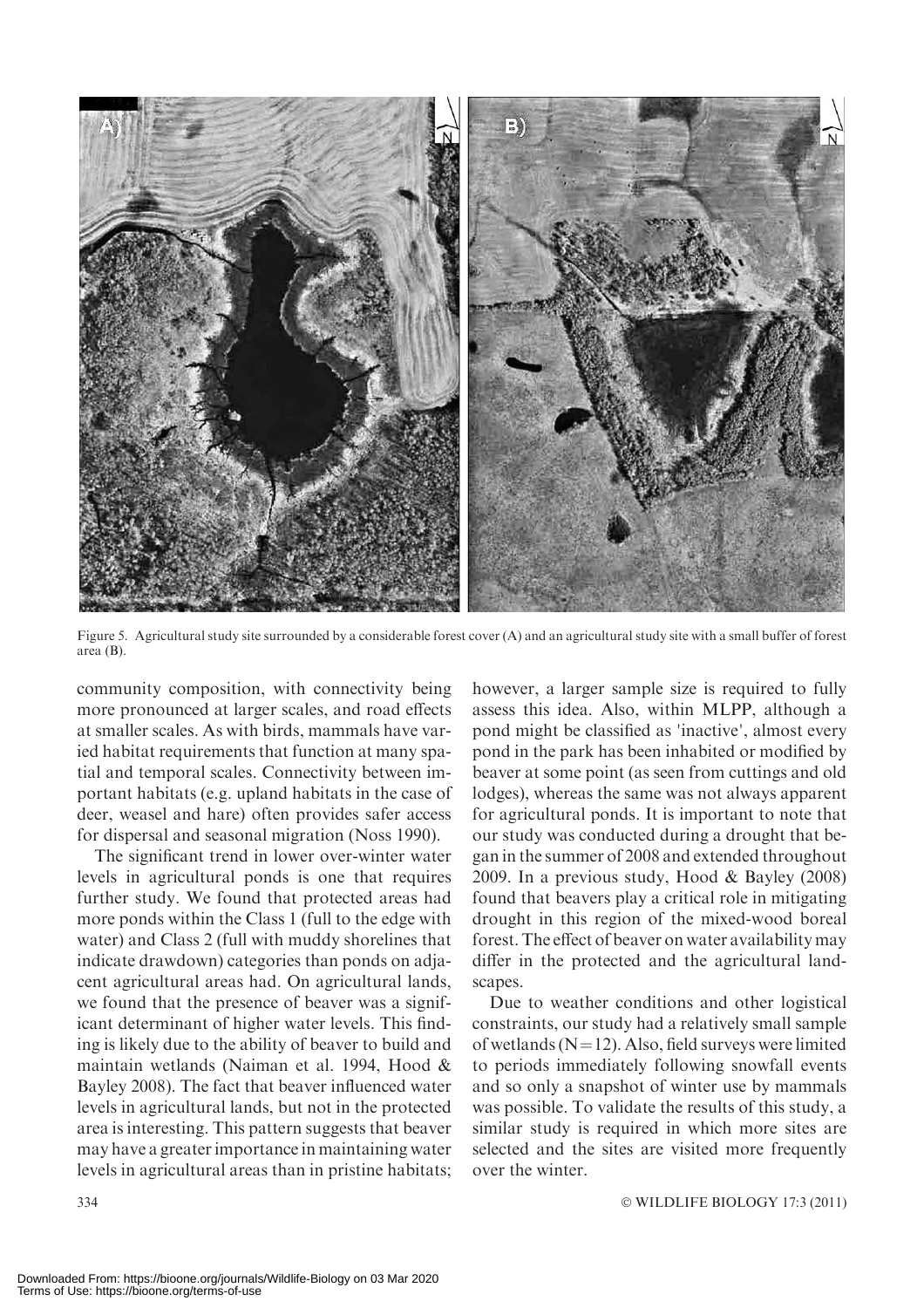Additional research is also needed to address the effect of beaver on agricultural lands. The overall trend of increased water coverage on agriculture lands, when beaver are present, could be explored more extensively. Beaver create and maintain wetlands (Naiman et al. 1994, Hood & Bayley 2008), but the mechanism that makes this trend more significant in agriculture lands than in the protected area is unclear, especially given that the topography throughout our study area was comparable.

Finally, the ability of forested areas within agricultural lands to maintain biodiversity is important. Future research could focus specifically on this factor within agricultural wetlands to consider the functional differences between forest transects that traverse into a short buffer zone and transects that extend into a significant area of forest. Additionally, comparison of forest buffer versus the effect of beavers on biodiversity could help determine the relative significance of each factor. The importance of these habitats within agricultural lands cannot be overstated and additional research would be enlightening.

## **Conclusions**

In common rhetoric and even in the literature, there often is a perception that agricultural wetlands have little to no naturally vegetated buffer area and thus, lower habitat value. Agricultural wetlands are also often depicted as being disconnected from other wetlands by an agricultural matrix instead of natural habitat. Such assumptions need to be challenged.

Many agricultural wetlands within the southern Cooking Lake Moraine still maintain some forested buffer and the possibility for conservation management is present. Our research suggests that these forested areas (upland habitat) provide important winter resources for many mammal species (e.g. deer, weasel and snowshoe hare). If riparian and upland areas can be maintained within agricultural areas now and in the future, they may provide important habitat for many species and aid in the conservation of biodiversity. Maintaining these upland areas may also help to ensure connectivity between wetlands. Such conservation measures would maintain the connectivity of the landscape for large mammals while also conserving important riparian habitat for smaller mammals.

Acknowledgements - we are grateful to Alberta Tourism, Parks and Recreation for their support, in particular Ksenija Vujnovic and Anita Schmidt. We would also like to thank Dee Patriquin for her help with study design, methodology and assistance in the field. Thank you to Candice Tremblay, Jamie Sparrow, David Birkgit, Chantal Bromley, Kaley Segboer, Elizabeth Hallahan, Brittany Toth, Anna Daku and Lynn Maslen for volunteering with field work. We also thank Mr. and Mrs. T. Ference, Mr. and Mrs. D. Shaffrick, Mr. and Mrs. R. Olansky, Mr. K. Peterson, Mr. T. Wilson and Mrs. E. Ekdahl for allowing access to their land. Finally, we thank Dr. John D.C. Linnell and two anonymous reviewers for their insight and editorial comments.

## **References**

- Achuff, P.L. 1994: Natural Regions, Subregions and Natural History Themes of Alberta A Classification for Protected Areas Management, Revised and Updated December 1994. - Alberta Environmental Protection, Edmonton, Alberta, Canada, 72 pp.
- Crooks, K.R. 2002: Relative sensitivities of mammalian carnivores to habitat fragmentation. - Conservation Biology 16(2): 488-502.
- Davis, B., Biggs, J., Williams, P., Whitfield, M., Nicolet, P., Sear, D., Bray, S. & Maund, S. 2007: Comparative biodiversity of aquatic habitats in the European agricultural landscape. - Agriculture, Ecosystems and Environment 125: 1-8.
- Detenbeck, N.E., Elonen, C.M., Taylor, D.L., Cotter, A.M., Puglisi, F.A. & Sanville, W.D. 2002: Effects of agricultural activities and best management practices on water quality of seasonal prairie pothole wetlands. - Wetlands Ecology and Management 10: 335-354.
- ESRI (Environmental Systems Research Institute) 1999- 2006: Version 9.2 - New York Street, Redlands, California, USA.
- Gehring, T.M. & Swihart, R.K. 2003: Body size, niche breadth, and ecologically scaled responses to habitat fragmentation: mammalian predators in an agricultural landscape. - Biological Conservation 109: 283-295.
- Hickey, M.B.C. & Doran, B. 2004: A review of the efficiency of buffer strips for the maintenance and enhancement of riparian ecosystems. -Water Quality Research Journal of Canada 39(3): 311-317.
- Hood, G.A. & Bayley, S.E. 2008: Beaver (Castor canadensis) mitigate the effects of climate on the area of open water in boreal wetlands in western Canada. - Biological Conservation 141: 556-567.
- Hood, G.A. & Bayley, S.E. 2009: A comparison of riparian plant community response to herbivory by beavers (Castor canadensis) and ungulates in Canada's boreal mixed-wood forest. - Forest Ecology and Management 258: 1979-1989.
- Hood, G.A., Bayley, S.E. & Olson, W. 2007: Effects of

© WILDLIFE BIOLOGY 17:3 (2011) 335